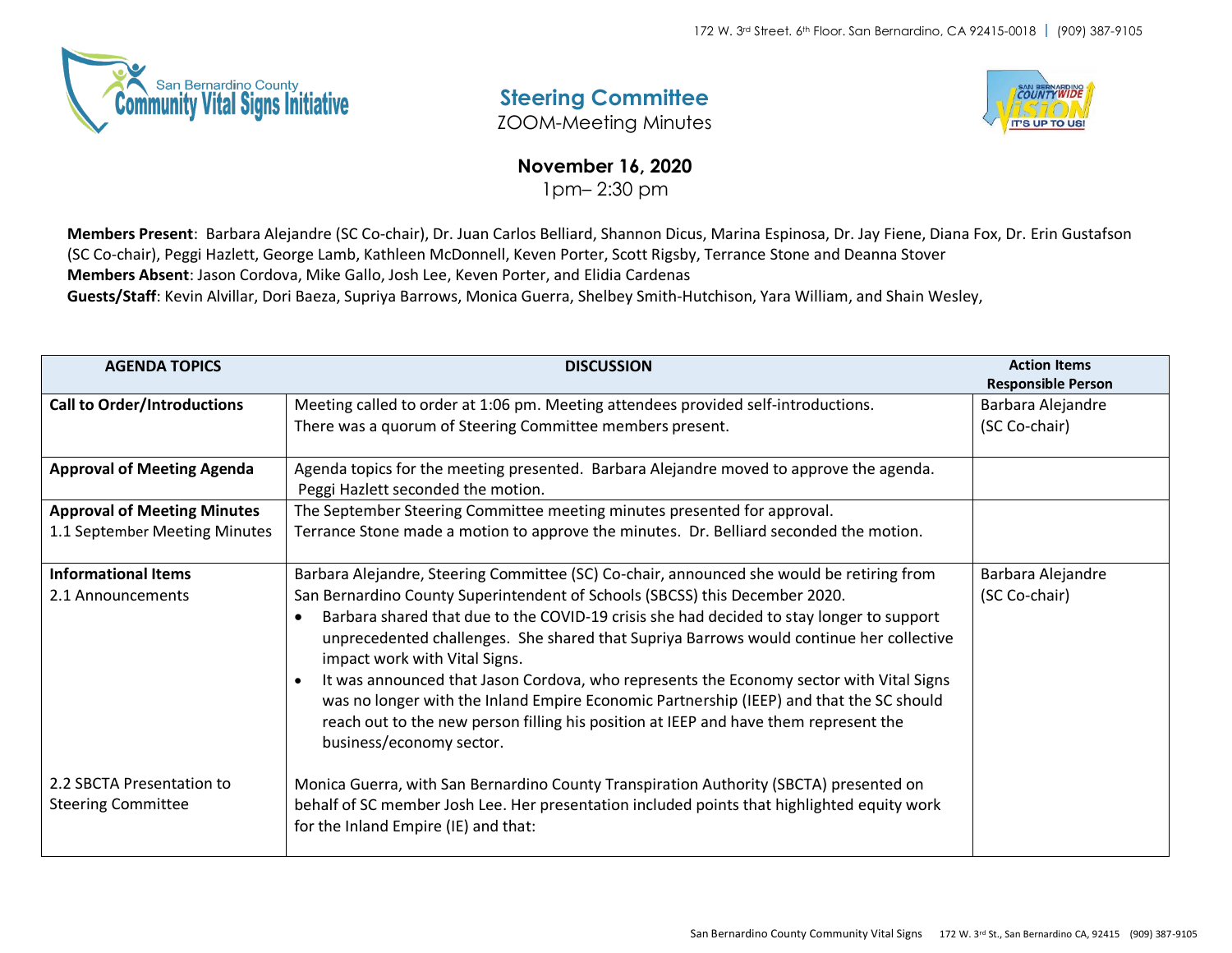|                                                                  | Each city in the IE has a mandated general plan and that there are three areas "Buckets" of<br>mandates and resolutions specific to equity<br>Josh Lee was able to secure funding from the Southern California Association of<br>Governments (SCAG) to begin work; and that there were opportunities and possible<br>resources for equity projects. In addition, there are web-based resources and equity<br>planning tools for conducting outreach that would be available in 2021.                                                                                                                                                                                                                                                                                                                                                                                                                                                                                                                                                                                                                                                                                                      |                                                                                    |
|------------------------------------------------------------------|-------------------------------------------------------------------------------------------------------------------------------------------------------------------------------------------------------------------------------------------------------------------------------------------------------------------------------------------------------------------------------------------------------------------------------------------------------------------------------------------------------------------------------------------------------------------------------------------------------------------------------------------------------------------------------------------------------------------------------------------------------------------------------------------------------------------------------------------------------------------------------------------------------------------------------------------------------------------------------------------------------------------------------------------------------------------------------------------------------------------------------------------------------------------------------------------|------------------------------------------------------------------------------------|
| <b>New Business</b><br>3.1 Community Health Status<br>Assessment | Dori Baeza provided an update on the community health assessment (CHA) project and shared<br>the project timeline that the consultant, CV Strategies, is following. Dori Baeza provided a recap<br>on the health/social indicators and those prioritized by the SC for the community assessment<br>and engagement process. She announced the Assessment Report (Final Report) would be<br>finalized by CV Strategies next March 2021. The report would update the Our Community Vital<br>Signs 2013 Final Report.<br>Dori shared a short presentation on purpose of Vital Signs and the Steering Committee<br>members. She discussed how the principles of collective impact align with the framework of<br>Vital Signs to address social issues that impact health outcomes.                                                                                                                                                                                                                                                                                                                                                                                                             | Dori Baeza                                                                         |
| <b>Committee Updates</b><br>4.1 Implementation Committee         | Diana Fox, Implementation Committee Chair, shared next steps for the committee's review and<br>evaluation of the Implementation Action Plan (IAP) objectives. This would be part of the pre-<br>planning and preparation for the next Vital Signs project which would be to update the 2015<br><b>Community Transformation Plan.</b><br>Diana shared she would meet with the priority area champions between January and February<br>2021 and will coordinate with Vital Signs staff to schedule the meetings. These champion<br>meetings would assess the current objectives and strategies from the Community<br>Transformation Plan and identify prospective areas/strategies for its update.<br>Next steps include:<br>Assess which objectives to carry over to the new Community Transformation Plan (CTP)<br>for 2021-2025<br>Identify new objectives and/or strategies to add to the 2021 -2025 CTP.<br>Share objective recommendations at the March 2021 Steering Committee meeting for<br>final discussion and approval<br>Conduct break-out session at the April 2021 Implementation Committee meeting for<br>drafting new work plans for continuing new objectives/strategies. | Tab Okonkwo will<br>coordinate with Diana Fox<br>to schedule Champion<br>meetings. |